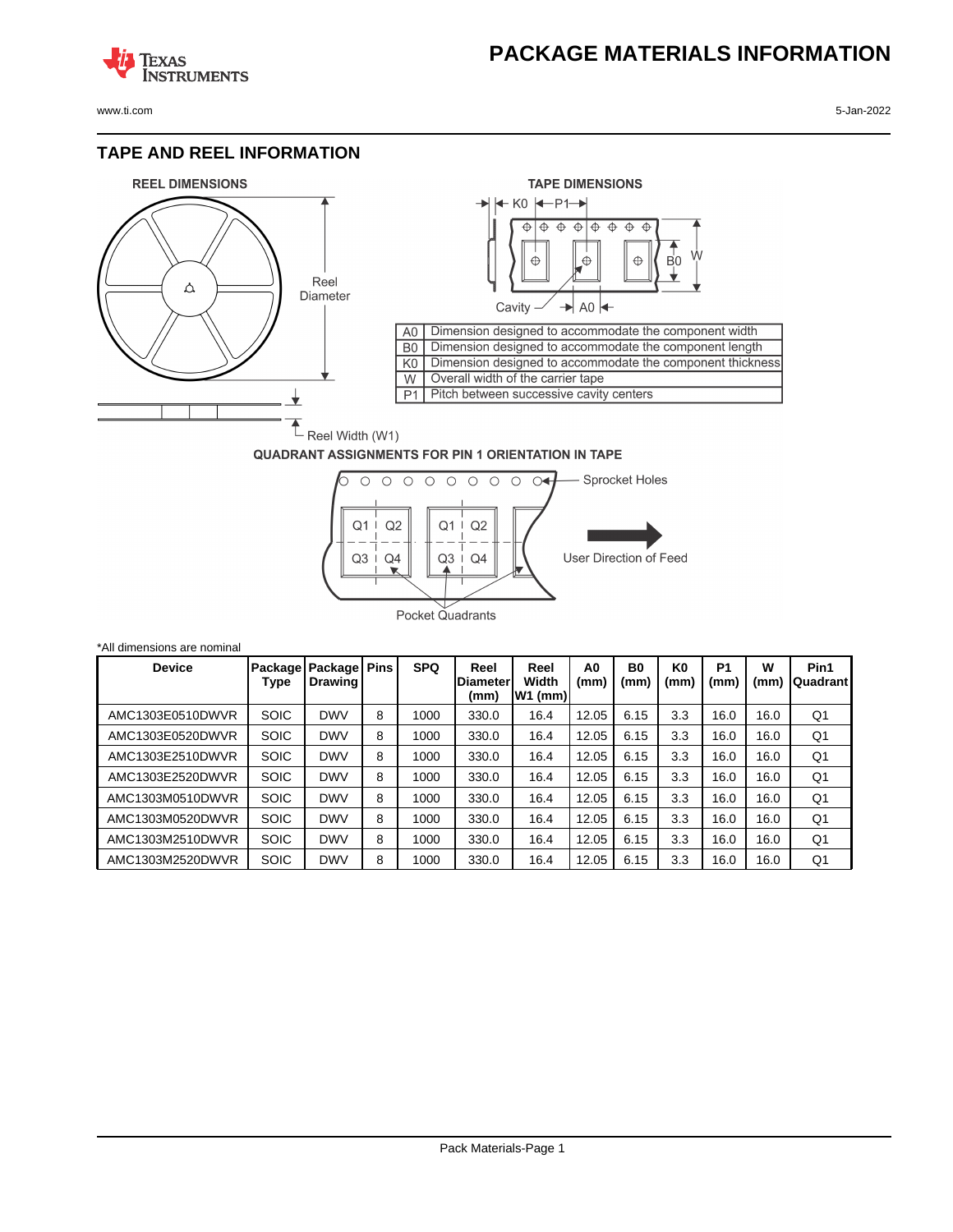

www.ti.com 5-Jan-2022

# **PACKAGE MATERIALS INFORMATION**



| *All dimensions are nominal |              |                 |             |            |             |            |             |
|-----------------------------|--------------|-----------------|-------------|------------|-------------|------------|-------------|
| <b>Device</b>               | Package Type | Package Drawing | <b>Pins</b> | <b>SPQ</b> | Length (mm) | Width (mm) | Height (mm) |
| AMC1303E0510DWVR            | <b>SOIC</b>  | <b>DWV</b>      | 8           | 1000       | 350.0       | 350.0      | 43.0        |
| AMC1303E0520DWVR            | <b>SOIC</b>  | <b>DWV</b>      | 8           | 1000       | 350.0       | 350.0      | 43.0        |
| AMC1303E2510DWVR            | <b>SOIC</b>  | <b>DWV</b>      | 8           | 1000       | 350.0       | 350.0      | 43.0        |
| AMC1303E2520DWVR            | <b>SOIC</b>  | <b>DWV</b>      | 8           | 1000       | 350.0       | 350.0      | 43.0        |
| AMC1303M0510DWVR            | <b>SOIC</b>  | <b>DWV</b>      | 8           | 1000       | 350.0       | 350.0      | 43.0        |
| AMC1303M0520DWVR            | <b>SOIC</b>  | <b>DWV</b>      | 8           | 1000       | 350.0       | 350.0      | 43.0        |
| AMC1303M2510DWVR            | <b>SOIC</b>  | <b>DWV</b>      | 8           | 1000       | 350.0       | 350.0      | 43.0        |
| AMC1303M2520DWVR            | <b>SOIC</b>  | <b>DWV</b>      | 8           | 1000       | 350.0       | 350.0      | 43.0        |